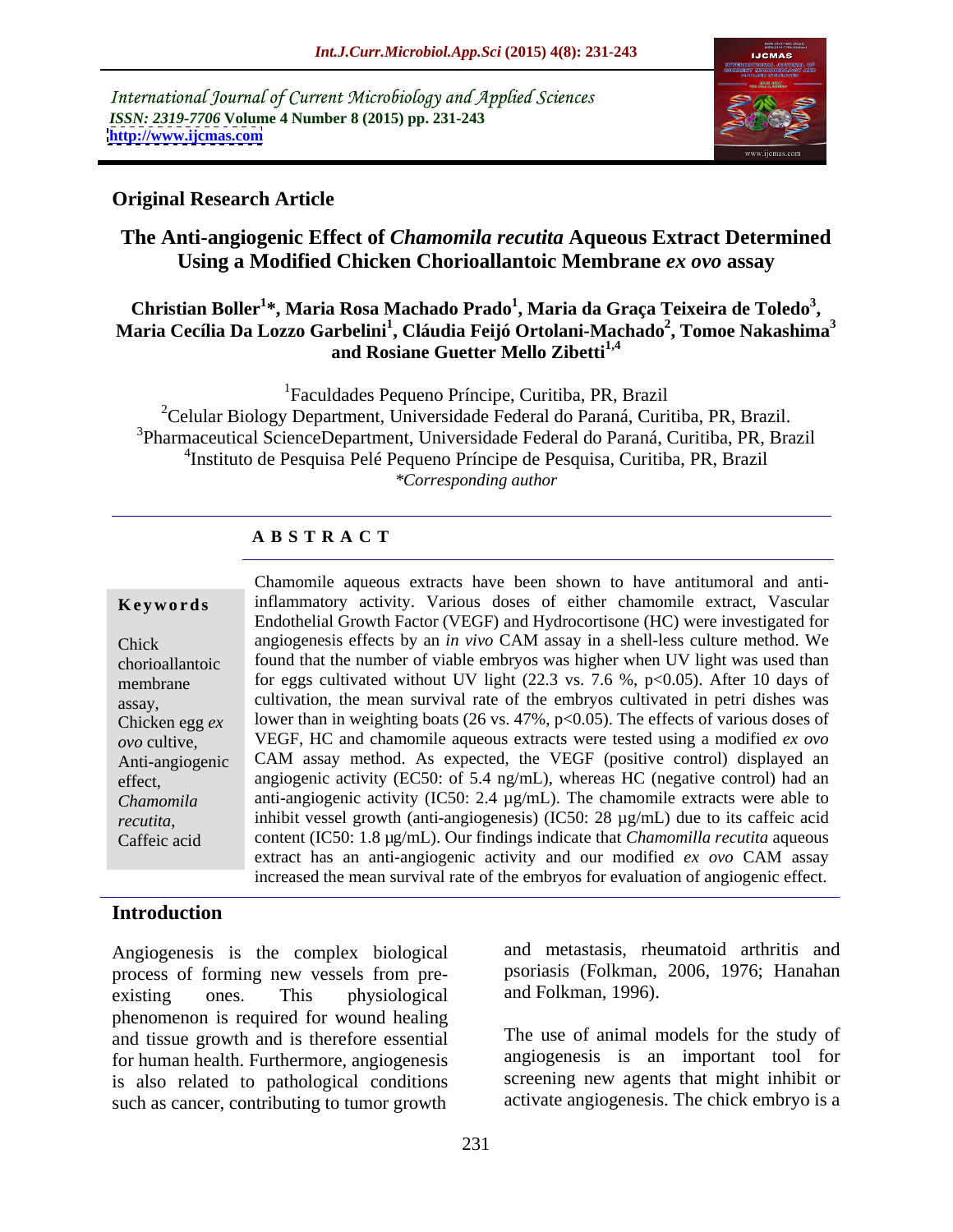well-known animal model and the Aqueous extracts were filtered and chorioallantoic membrane (CAM) assay is evaporated at 60°C under vacuum and the particularly widely used (Ribatti, 2008; Vargas *et al.,* 2007). This technique can be performed either *in ovo* or *ex ovo* (shellless), with each approach having its own For the CAM assay, 500 mg/mL chamomile advantages and limitations (Vargas *et al.,* stock solutions were prepared in distilled 2007). Microorganism contamination can be problematic for both the *in ovo* or *ex ovo recutita* extract were prepared by further approaches. The *ex ovo* method may be advantageous when it is necessary to assay a large number of samples simultaneously. The survival rate of eggs cultured *ex ovo* is a major success-limiting factor of this technique (Ribatti, 2010, 2008).

Due to the presence of various classes of Growth Factor 165(VEGF), caffeic acid and bioactive compounds, chamomile is a widely used medicinal plant. Polyphenolic compounds (including flavonoids, organic acids, essential oils and other minor compounds) are the principal constituents of chamomile flowers. *In vitro* and *in vivo* Fertilized eggs of *Gallus gallus* were experiments show that these substances are obtained from a commercial poultry farm correlated with its antitumoral, antioxidant, located in the Curitiba metropolitan region anti-inflammatory and anxyolitic effects. and maintained at ambient temperature until Because of chamomile's antitumoral and use (above  $20^{\circ}$ C). This project was anti-inflammatory activity, the aim of this approved by the Ethical Committee for study was to evaluated the influence of Animal Experimentation of the Federal chamomile extract on angiogenic activity University of Paraná and registered under using an *ex ovo* CAM assay approach (McKay and Blumberg, 2006) weighing<60 or >70 g were excluded. Eggs well-known aimidal and the Aqueons extracts were filtered and<br>
well-known and the periodic of the state of the state of the state of the<br>
periodic water in the state of the state of the state of the state of the<br>
periodic

## **Plant material**

*Chamomilla recutita* (L.) Rauschert Curitiba Metropolitan Region, Brazil. This

evaporated at 60°C under vacuum and the residues freeze-dried and stored in vials at -  $20^{\circ}$ C until use.

water. Working solutions of *Chamomilla*  dilution of the stock with distilled water (to concentrations of 1000, 300, 100, 30, 10, 3 and  $1 \mu g/mL$ ).

## **Reagents and Chemicals**

Hydrocortisone, Vascular Endothelial chlorogenic acid were obtained from Sigma- Aldrich Co. (St. Louis, MO, USA).

## **Animals**

**Materials and Methods Solution Character CHM 240** at 37<sup>°</sup>C number 23075.047773/2010-61.Eggs were incubated in a commercial egg incubator (Chocmaster CHM 240) at 37°C and 60% relative humidity (RH).

## **Egg microbiologic quality control**

Asteraceae was cultivated locally in the Microbiologic analyses were performed was authenticated at the Curitiba Municipal 2001)were entire eggshells were washed Botanical Garden and a voucher specimen with 100 mL of sterile tryptic soy broth was deposited in the herbarium under (TSB) and a serial dilution was prepared in number 386495. The flower buds were 0.9% saline solution. The various dilutions detached from the stem, dried at room were pour plated, covered with tryptic soy temperature and macerated at 60°C for 6 h agar (TSA), and cultivated for 48 h. Results accordingly to (Downes and Keith, were expressed as number of total colony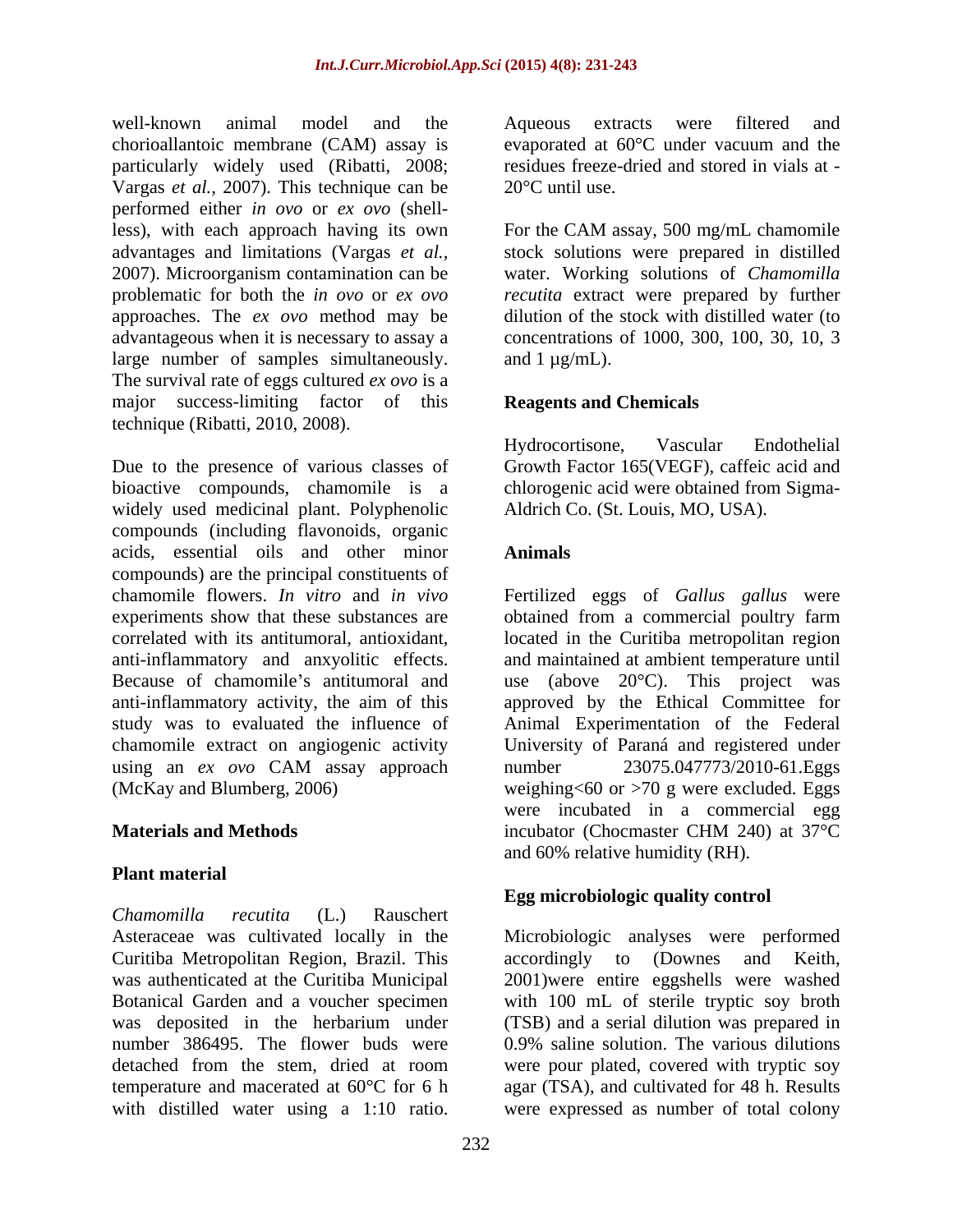flow and disposed on to sterile weighing consisting of (A) 0.1% phosphoric acid in enclosed in culture petri dishes (TPP gradient system was used; 0–5 min, 30% B, classified as stage HH 20(Hamburger and 20 min, 70% B; at a flow rate of 0.7 mL/min Hamilton, 1993).

which point the embryos were removed from the incubator and 6 mm cellulose discs (LABORCLIN) impregnated with either phosphate buffer solution, VEGF (as positive control), hydrocortisone (as Statistical analyses were performed using negative control) or chamomile aqueous Graph Pad Prism software version 5.0 and extract at concentrations of 1, 3, 10, 30, 100, results expressed as mean  $\pm$  standard 300, 1000 and 3000 ng/µL. All analysis deviation (SD) from 3 experiments using 60 were made in triplicate and returned to the eggs each. A suitable statistical analysis was incubation chamber for a further 2 days. performed for each experiment, including

## **Photomicrography technique**

The egg embryos were removed from **Results and Discussion** incubation and a photomicrography was taken of each disc to count the total number **Egg decontamination using ultraviolet** of blood vessels surrounding the disc. This process was accomplished using a 30% milk sack and submitted to image analysis using mumber of contaminating viable the Image J program. The total blood vessels microorganisms was determined (in for each disc were plotted graphically contamination). The initial for each disc were plotted graphically contamination). The initial egg (Graph Pad Prism, version 5.0) to obtain either 50% inhibition (IC50) or excitatory

The HPLC system consisted of a Varian 335/EL06019048 photodiode array detector, a 230/01513 solvent delivery module and

forming units (CFUs) per mL. Eggs were the Varian Star workstation software. incubated for 3 days with use of UV light Separation was achieved using a microsorb for 1h every 12 h. The eggs were then mv C18 reverse phase column  $(250 \times 4.6$ opened (Dohle *et al.,* 2009)under a laminar mm I.D., 5 µm) using amobilephase boats (KASVI K30-8080) that were water (pH 2.0) and (B) acetonitrile. A 93100). At this point, egg embryos were 5–10 min, 40% B, 10–15 min, 50% B, 15– **CAM assay** and samples were filtered through a 0.22  $\mu$ m The egg embryos remained in an unaltered hydroalcoholic (50 mg/mL) extraction and conditions until the  $10<sup>th</sup>$  day of incubation, at standard curve production were performed consisting of (A) 0.1% phosphoric acid in gradient system was used; 0–5 min, 30% B, 20 min, 70% B; ata flow rate of 0.7 mL/min and UV absorbance set at 321 nm with sample injection of  $10 \mu L$ . The mobile phase (HPTE) filter before use. Aqueous and according to Wang *et al.* (2008).

## **Statistical analysis**

one way ANOVA, the student *t*-test and nonlinear regression analysis.

## **Results and Discussion**

# **germicidal irradiation**

powder solution injected inside the CAM (EC50) concentrations. treated eggs were analyzed for eggshell **HPLC analyses**  $\pm 4$  CFU/eggs hell at soon after the first SYS-LC-240 E, 410/50492 autosampler, a incubation, with was the day of egg opening Prior to the egg decontamination test, the number of contaminating viable microorganisms was determined (initial egg contamination). The initial egg contamination value was  $3.5 \times 10^4 \pm 0.4$  $^{4} \pm 0.4$ CFU/eggshell. After initial counting, UVGI contamination, which was found to be 25.7 treatment (D0) but reduced to zero after 24 h. These values remained constant until 72 h  $(p<0.05; F = 54.67; df = 4)$  (Figure 1).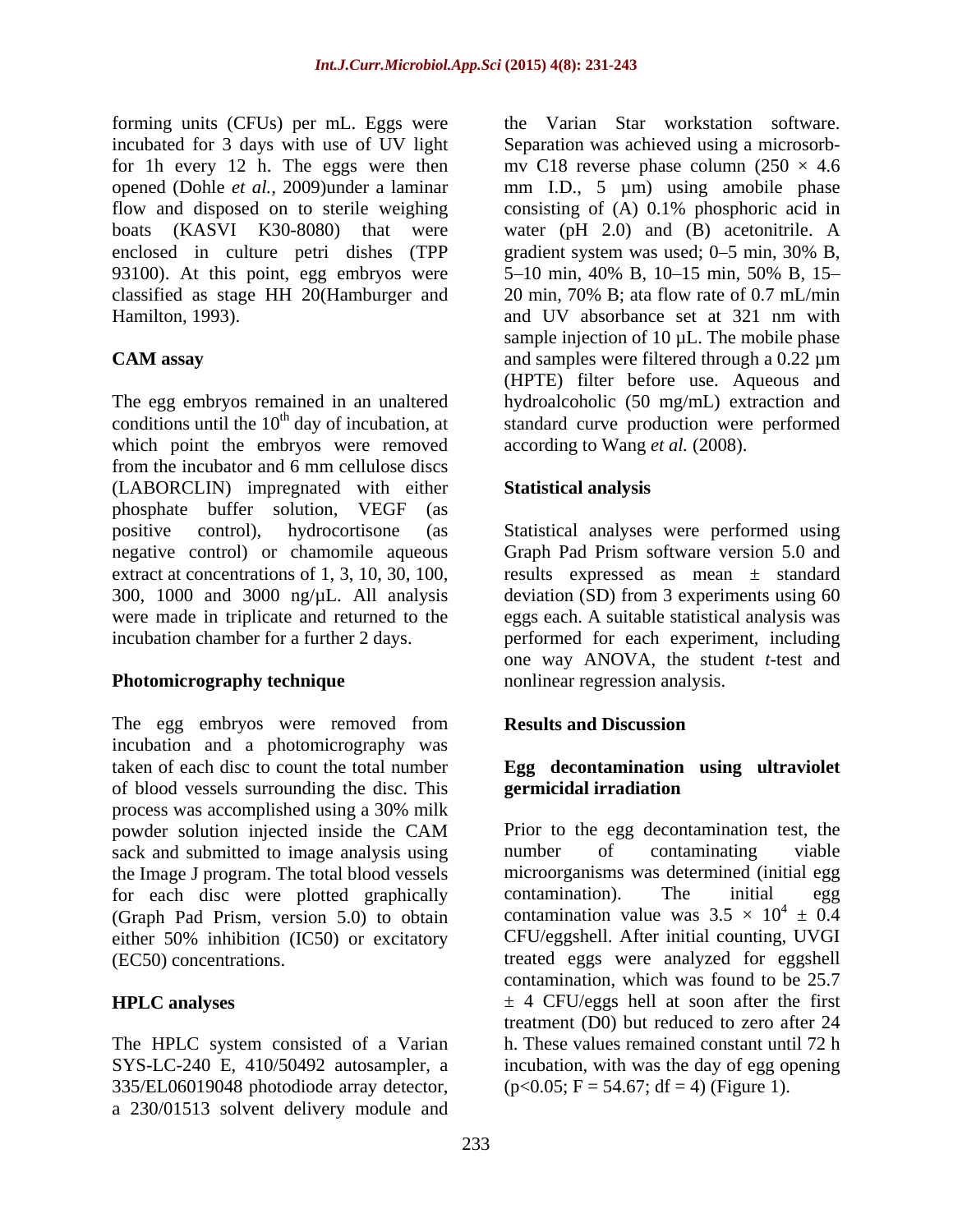cultured in both the presence and absence of UV light  $(7.6\%)$  (p<0.05; t= 7.138; df = 4).

Egg quality can be described as a function of their eggshell and cuticle (Board and Halls, 1973) with the bacterial colony forming unit (CFU) raging from  $10^2$  in clean eggs to up Despite the high contamination rate of the practically sterile (Coufal *et al.*, 2003) and Whereas only  $13.0 \pm 1.5\%$  of the embryos natural egg hatching can occur with high

This is not true for eggs used either in *ex ovo*  or *in ovo* angiogenesis assays, since an These data show that the presence of water eggshell rupture is needed in order to access over the eggshell, in the form of dew, was the CAM vessels. Although widely used strongly correlated with embryo death after (Vargas *et al.,* 2007), the *in ovo* assay is technically difficult, time consuming and is limited to one sample per egg. Although, a large number of samples can be tested in Visual analysis of the dead embryos showed each egg when using the *ex ovo* approach, bacterial growth over the entire Petri dish. this method is hampered by high The bacterial sample was partially identified contamination rates. To overcome this problem, the eggshell, which is the major contamination site, must be disinfected without use of chemical agents. homoeothermic animal, chicken egg

In our analysis of eggshell contamination, we encountered a high bacterial count, some impact on embryo survival, since

To evaluate the significance of UVGI chamber, significantly reducing the egg treatment on egg contamination, eggs were contamination rate. The presence of UVGI light. As verified in figure 2, the UVGI is a clear indication of bacterial spore number of viable embryos when UV light germination, since this is resistant to UV was used was statistically higher (22.3%) light. A second UV application reduced egg than for eggs cultivated without the use of shell contamination to zero, suggesting its microbial development after the first use of effectiveness against bacterial contamination due to spore germination.

## **Dew effect over egg contamination**

<sup>2</sup> in clean eggs to up We found that while  $32.3 \pm 1.4\%$  of the 10<sup>6</sup> CFU/eggshell in contaminated eggs. embryos were alive after 12 days of external eggshell, the interior of the egg is after introducing the eggs into the incubator. survival rates. the eggs were placed into the incubator We found that while  $32.3 \pm 1.4\%$  of the incubation when no dew was formed soon Whereas only  $13.0 \pm 1.5\%$  of the embryos survived when dew was formed soon after  $(P<0.05; t=1.105; df = 4)$  (Figure 3).

> eggshell opening and transfer of the egg content to Petri dishes.

> as fastidious Gram-positive *cocci*.

UVGI has been long used in medical facilities to decontaminate highly infected conditions. The RH is also important areas, especially when sporulated because eggshells are porous to gases and microorganisms(e.g., *Mycobacterium*  water, and small changes in these *tuberculosis*) are involved (Memarzadeh *et*  characteristics can have profound effects on *al.,* 2010). embryos survival(De Reu *et al.,* 2006). Although an adult chicken is considered a homoeothermic animal, chicken egg embryos need an external font of heat and therefore require artificial incubator

of which were related to Gram-positive dehydration can easily occur inside the sporulated microorganisms. Therefore, we incubator. At 37°C, the temperature implemented UVGI inside the incubation normally used for egg incubation, the HR ofOf these two factors, RH has a greater impact on embryo survival, since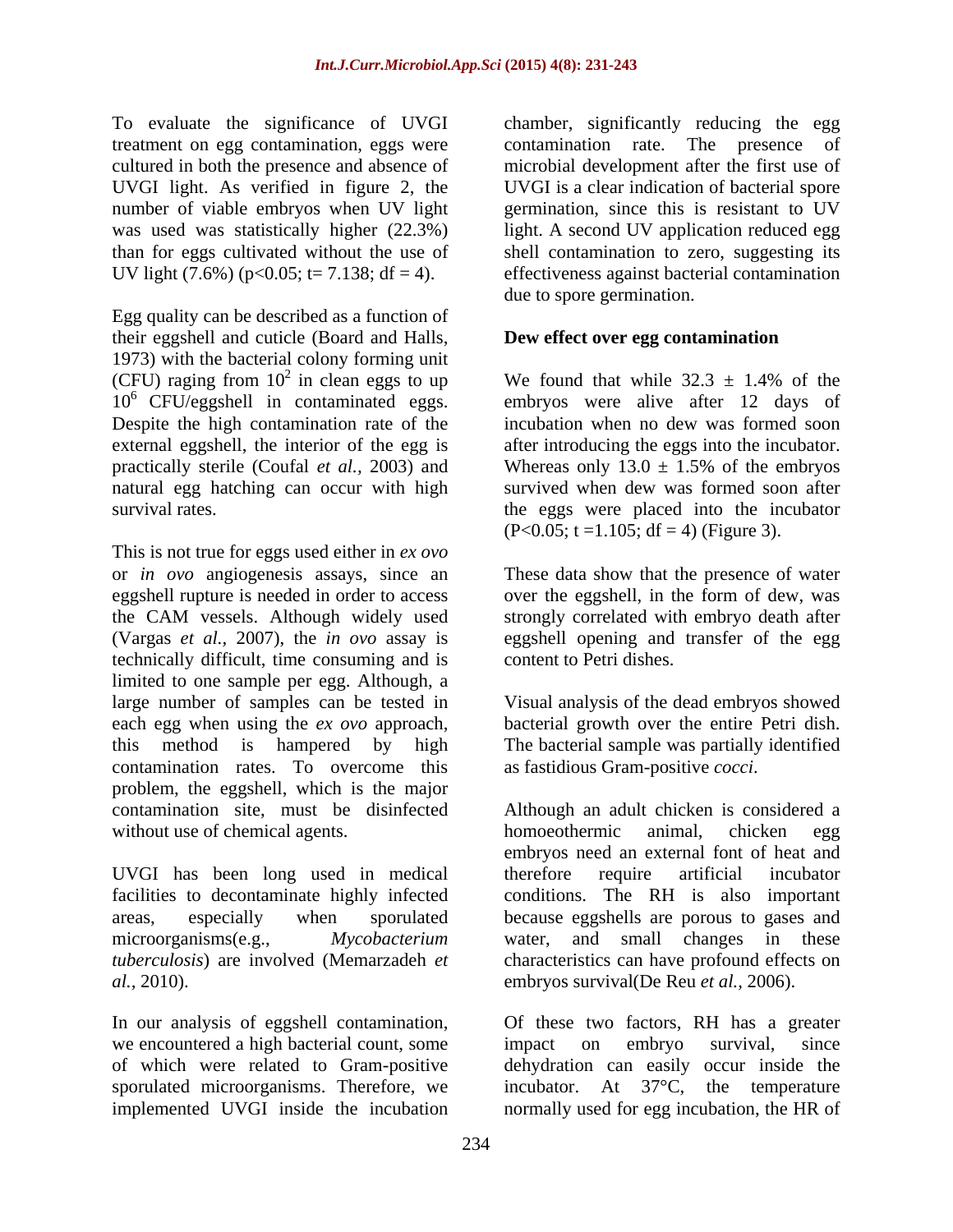the incubator can easily drop below 30%, The eggs lost during *ex ovo* culture were

To avoid dehydration, a water vapor perivitelline layer are most important for generator was used to continuously force embryo formation (Brake *et al.,* 1997) not water mist inside the incubator, thus easily seen. The vitelline is responsible for maintaining a RH of ~60%. However, the egg nutrition, especially for its vitamin and formation of dew soon after the eggs are lipid content. The blastodermis related to placed inside the chamber is a problem embryo formation and the perivitelline layer observed with this method, as previously protects the yolk content from extravasation reported by Sparks and Board (1985), eggs into the albumen. washed with water facilitate the migration of microorganisms by augmenting eggshell The *chalazae* and albumen respond to pores. ensure the centralization of the egg yolk and

Green and Dyer (2009) stated that the formation of dew occurs rapidly when ambient HR is high and material surface by protection, having a low pH and temperature is low. This process was antimicrobial enzyme activity (e.g., observed in our experiment when eggs lysozyme activity) (Greenfield and Bigland, maintained at room temperature (20°C) were 1971). placed inside the incubator (60% RHand 37°C). To avoid this natural process, at the moment of transferring the eggs, the depending on the surface area of the plate, incubator should have low humidity (e.g., albumen slowly flows off the egg yolk. This 30%).Only after the egg temperature has reached the critical temperature of 29°C blastoderm and easily dehydrates the egg (using Dyer formula) should the chamber embryo, ultimately leading to death. A humidity be increased to 60%. second problem of using plates with a high

Eggs were cultured in two different systems: 1) using only a cell culture Petri dish; and 2)

After 10 days of cultivation, the number of living embryos was determined. The mean survival rates of embryos cultivated with and without the weighting boat were 47 and different (p<0.05;  $t = 7.236$ ;  $df = 4$ ) (Figure

leading to embryo dehydration. This process observed to have a characteristic oval shape. is even more dramatic on *ex ovo* cultured Inside the normal egg, three structures can eggs. be easily seen: the *chalazae,* albumen and yolk. The vitelline, blastoderm and into the albumen.

> absorb shock to protect the fragile vitelline layer (Stadelman and Cotterill, 1995). The albumen also has a role in antimicrobial protection, having a low pH and antimicrobial enzyme activity (e.g., 1971).

**Egg opening and** *ex ovo* **culture** antimicrobial effect of the albumen over the During egg opening for *ex ovo* culture, process permits direct air contact with the surface area is the absence of the egg yolk, leading to egg contamination if any bacteria survive shell treatment.

weighting boat adapted to fit inside the Petri Moreover, adhesion of the perivitelline layer dish (Figure 4). to the plate during embryo development can lead to rupture, disrupting the blood vessel network and therefore killing the embryo.

26% respectively, and were statistically thereby increase egg embryo survival rate. A 5). could be achieved, but was not used in our The use of a weighting boat with a narrow base can circumvent the above problems and further increase in embryo survival rate work (Crum *et al.,* 1985).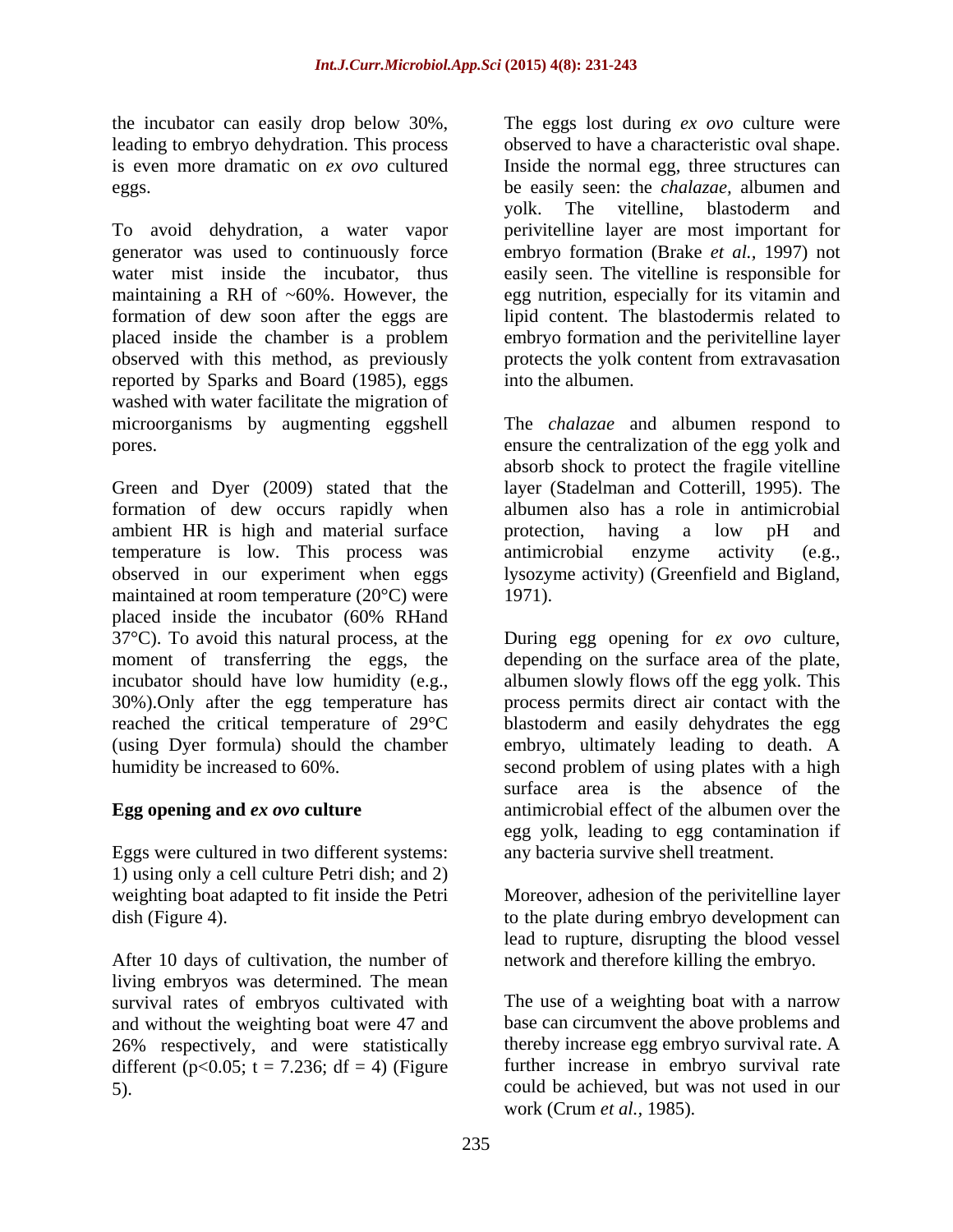## **membrane (CAM)** can be tested (Ribatti *et al.*, 2001).

The live embryos obtained after 10 days incubation using dry eggs, treated with UV chorioallantoic membrane (CAM) assay, in light and disposed on weighting boats were with different materials impregnated with tested for angiogenic activity in order to the test substance are dropped over the verify if the proposed methodology is<br>suitable for this assay. Our initial attempt to suitable for this assay. Our initial attempt to h), angiogenesis or anti-angiogenesis can be investigate the blood vessels failed because of the color similarity between the blood vessel and the surrounding media. To This evaluation can be accomplished with overcome this problem, milk powder embryos either inside (*in ovo*) or outside the solution (30% [w/v]) was injected inside the eggshell (*ex ovo*); both approaches have CAM sack (between the two layers) as a advantages and disadvantages. Here we used contrast agent (Figure 6). the *ex ovo* assay because it is more

The process of milk injection should be number of tests can be performed peregg performed carefully, since the two CAM (Vargas *et al.*, 2007). membranes can often stick together. An erroneous injection can be easily noticed as the milk flows outside the CAM sack. When of the CAM will be observed (Figure 6). analysis. As shown in figure 7, even CAM

Blood vessels are important physiological solution as a contrast have a low resolution structures that realize tissue gas exchange, and are sometimes difficult to identify. provide nutrients for cell development and However, we found that a combination of remove metabolic wastes. This tissue is image analysis and contrast application formed by endothelial cells, smooth muscle allowed individual blood vessels to be fully cells surrounded by collagen, elastin and glycoproteins, which form the extracellular matrix (Hanahan and Folkman, 1996). The formation of blood vessels can occur in two contrast agent was helpful, allowing us to ways: vaculogenesis and angiogenesis. differentiate the red vessels from the yellow Vasculogenesis only occurs during fetal yolk below. The counting sensitivity was development, with all other physiological and pathological blood vessels developing by angiogenesis (Moreira *et al.,* 2007). Since angiogenesis is involved in a series of using ex ovo methodology pathological conditions (cicatrization and tumorigenesis), several studies have aimed To verify the methodology, the responses to at discovering new drugs to treat these conditions. A central difficulty associated chamomile aqueous extract were tested each with this kind of study is the use of a suitable animal model in which the

**Angiogenic assay on chorioallantoic** molecular mechanisms of various substances

The most common animal model is the membrane and, after some time (usually 48 evaluated (Auerbach *et al.,* 2003).

straightforward to perform and a greater (Vargas *et al.,* 2007).

## **Photomicrography analysis using image J**

done correctly, the milk will be trapped A high level of contrast was obtained when inside the CAM and only the upper vessels biotomicrography was submitted to image photomicrography was submitted to image analysis. As shown in figure 7, even CAM vessels photographed with milk powder visualized.

> To count blood vessels, the use of a white further improved by image treatment.

## **Angiogenic/anti-angiogenic CAM assay using** *ex ovo* **methodology**

various doses of VEGF, hydrocortisone and in a CAM assay.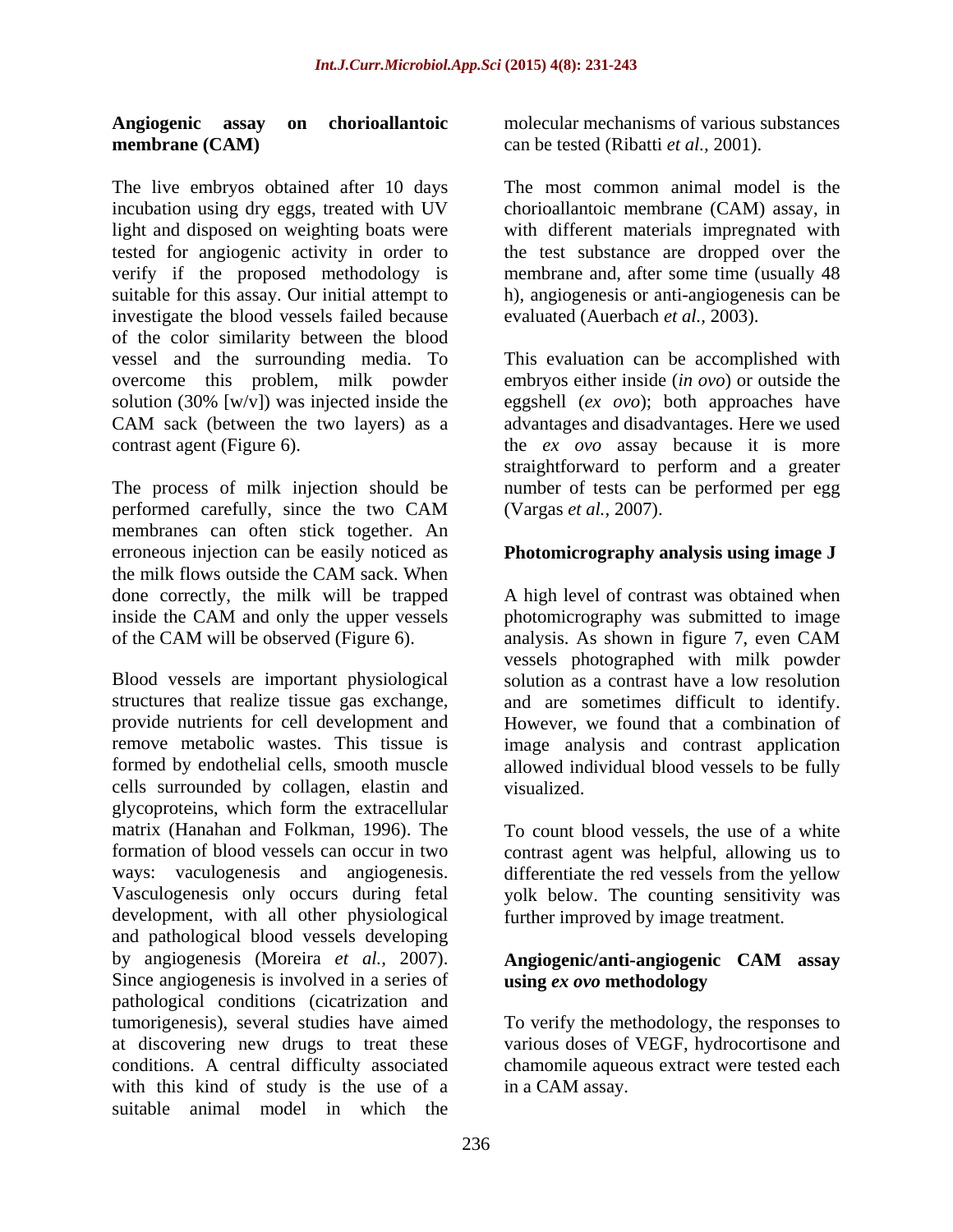**Figure.1** Comparative data between non-treated (ST) and treated eggs at 0 (D0), 24 (D1), 48 (D2) and 72 h (D3). \*\*\* are statistically different from ST ( $p < 0.05$ ) and # are statistically equal to each other  $(p > 0.05)$ 



**Figure.2** Comparative data of viable embryos for UV-treated and non-treated eggs. The percentage of viable embryos was statistically different between treatments  $(p<0.05)$ 



**Figure.3** Percentage of viable embryos for eggs incubated without (dry) or with (humid) dew present over the eggshell

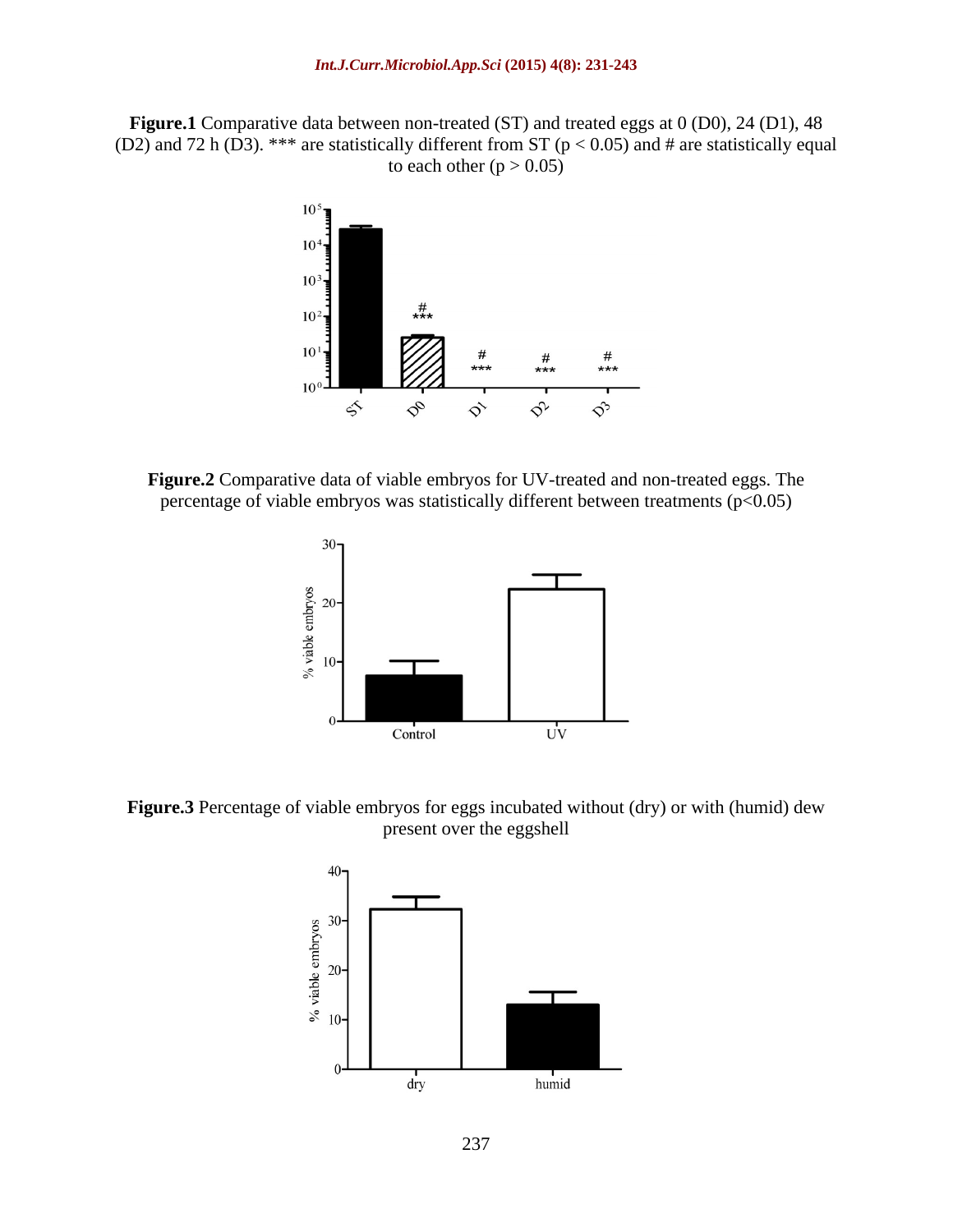**Figure.4** Comparative images of a cultivated egg without a weighting boat (panel A) and an egg with a weighting boat (panel B). In panel A the embryo has been cultured for 120 h and in panel<br>B for 72 h B for 72 h



**Figure.5** Percentage of viable embryos for eggs incubated either with or without a weighting boat. Error bars show the standard error of the mean (SEM)

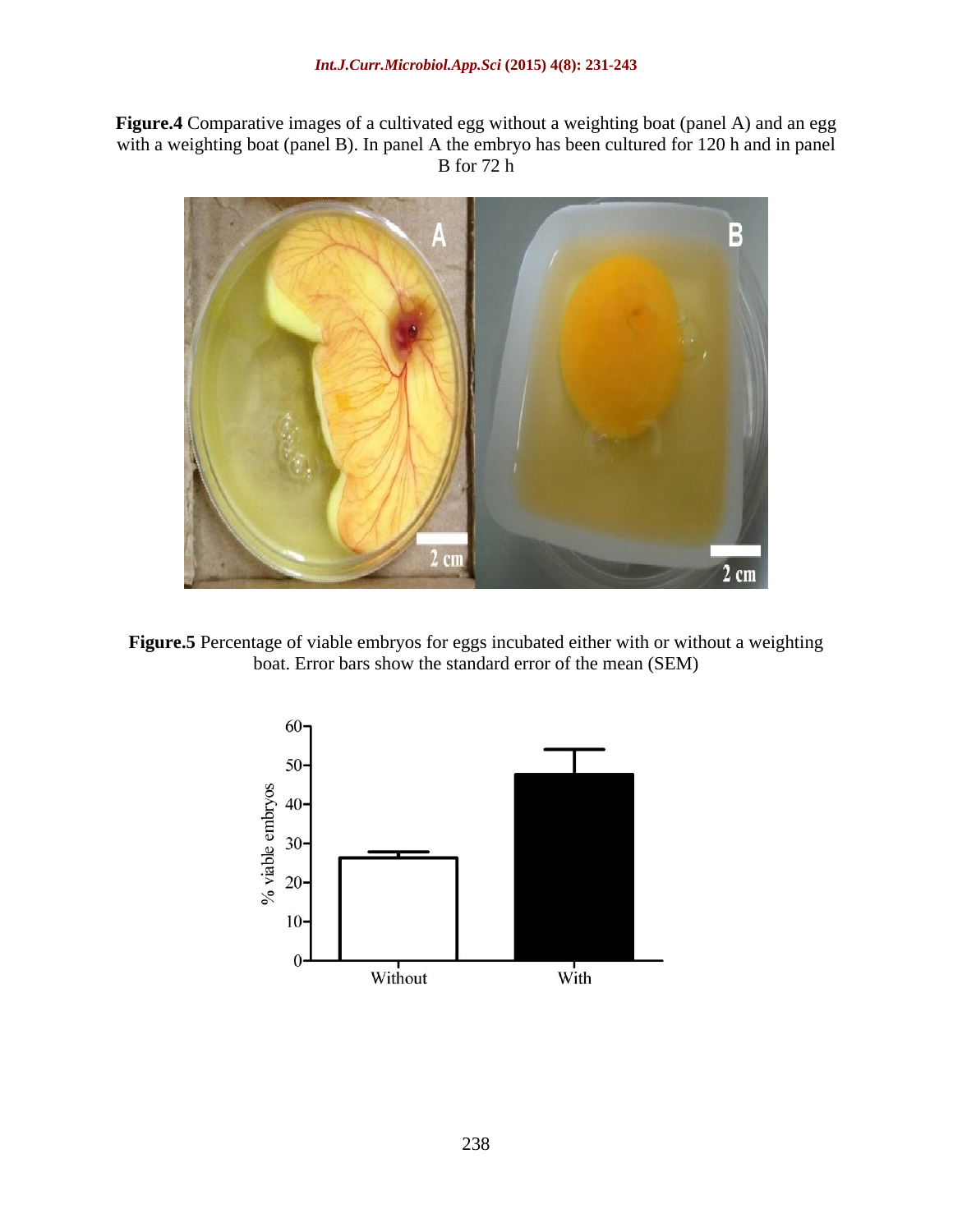**Figure.6** Schematic sequence of our *ex ovo* methodology for angiogenesis evaluation. A) Transfer plate for cell culture of the embryo with 3 days of incubation; B) Embryo at 13 days of incubation, here it is possible to observe the vascular networks forming the chorioallantoic membrane (CAM); C) Three disks containing the test sample are placed onto the CAM; D) Embryo after 15 days of incubation and 2 days post disc placement; E) Contrast injection into the CAM; F) The contrast spreads into the allantois and discs are photomicrographed. It can be seen that the embryo remains alive, allowing the count of vessels around the disk

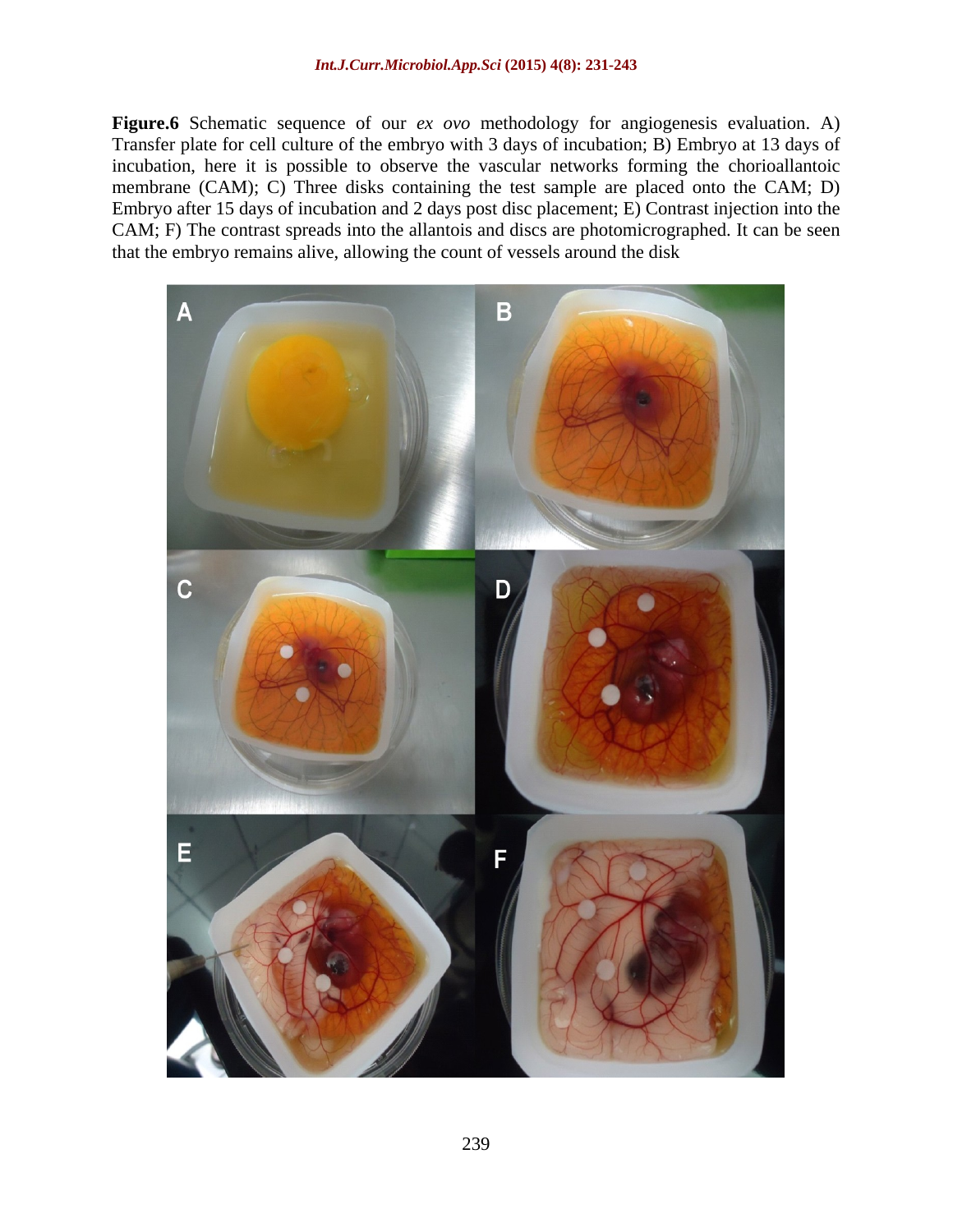**Figure.7** Egg embryo treated with saline to demonstrate image analysis. A) Cellulose disc impregnated with PBS in its original image form; B) after background subtraction resulting in visual enhancement of the blood vessel borders; C) after applying the invert function of the image J software



**Figure.8** Excitatory dose response curve (EC50) of VEGF and the inhibitory (IC50) dose response curve of Hydrocortisone chamomile aqueous (AE) and Hydroalcoholic extract (HAE). Curve obtained from non-linear regression of relative blood vessel (%) in each dose

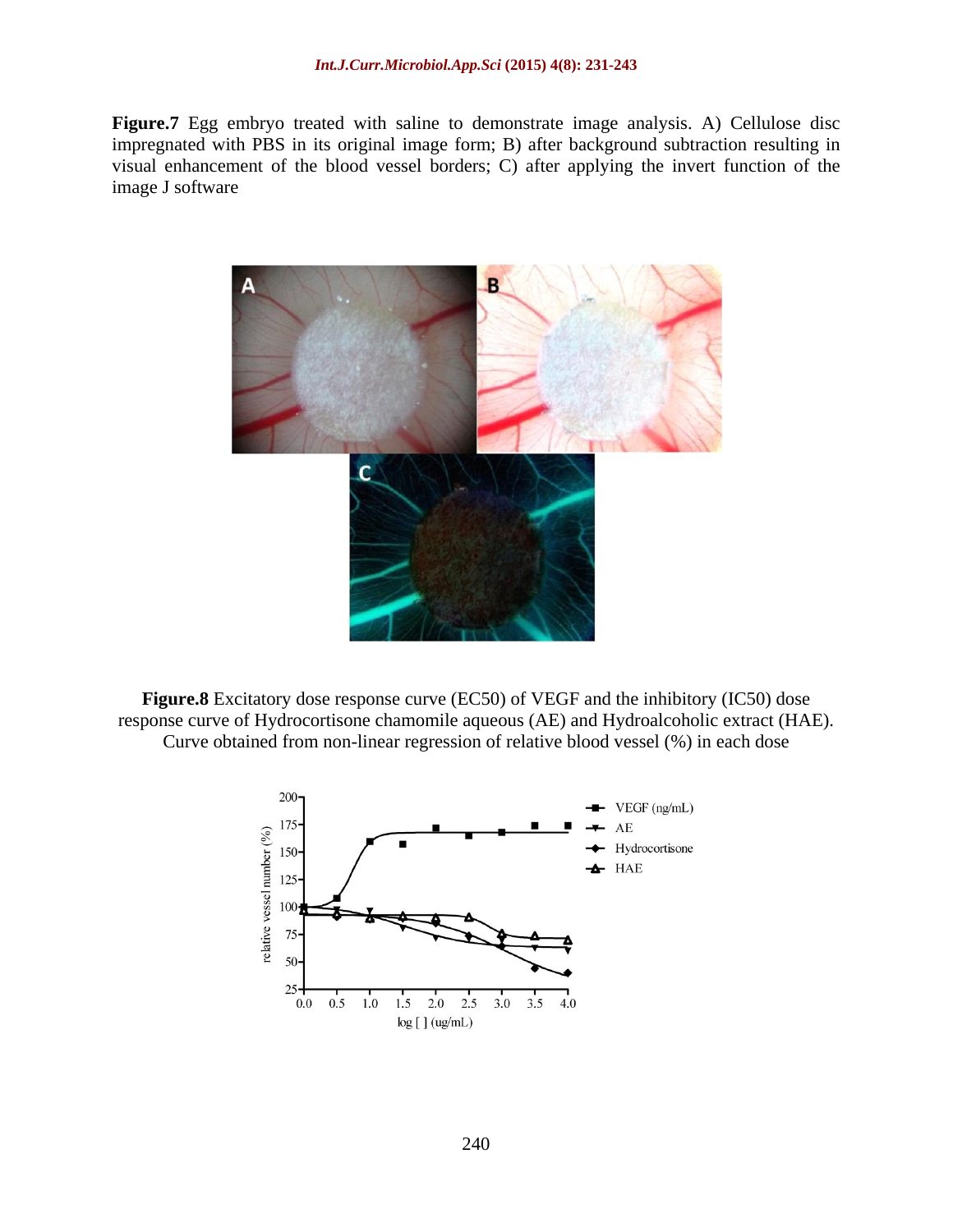**Figure.9** Inhibitory dose response curve (IC50) of caffeic acid. Curve obtained from non-linear regression of relative blood vessel (%) in each dose



**Figure.10** Chromatogram of HPLC analysis of aqueous chamomile extract (panel A) and chlorogenic, caffeic and ferulic acid standards (panel B)



It was possible to observe an active Therefore, we can speculate that the VEGF angiogenic activity of the VEGF (EC50: 5.5 ng/mL) and an anti-angiogenic activity for the hydrocortisone and aqueous extract, with IC50s of 1,175, 34.12 and 638  $\mu$ g/mL, In our HPLC analysis, we identified caffeic respectively (Figure 8). These data acid as the principal constituent of the demonstrate the potency of VEGF's chamomile aqueous extract, therefore, a angiogenic inducing capacity versus range of caffeic acid concentrations were It was possible to observe an active<br>
angiogenic activity of the VEGF (EC50: 5.5 and the organism are much lower than<br>
mg/mL) and an anti-angiogenic activity for<br>
the hydrocortisone and aqueous extract, with<br>
IC50s of 1,17

levels in the organism are much lower than the corticoid levels.

In our HPLC analysis, we identified caffeic acid as the principal constituent of the also tested for angiogenic activity. Caffeic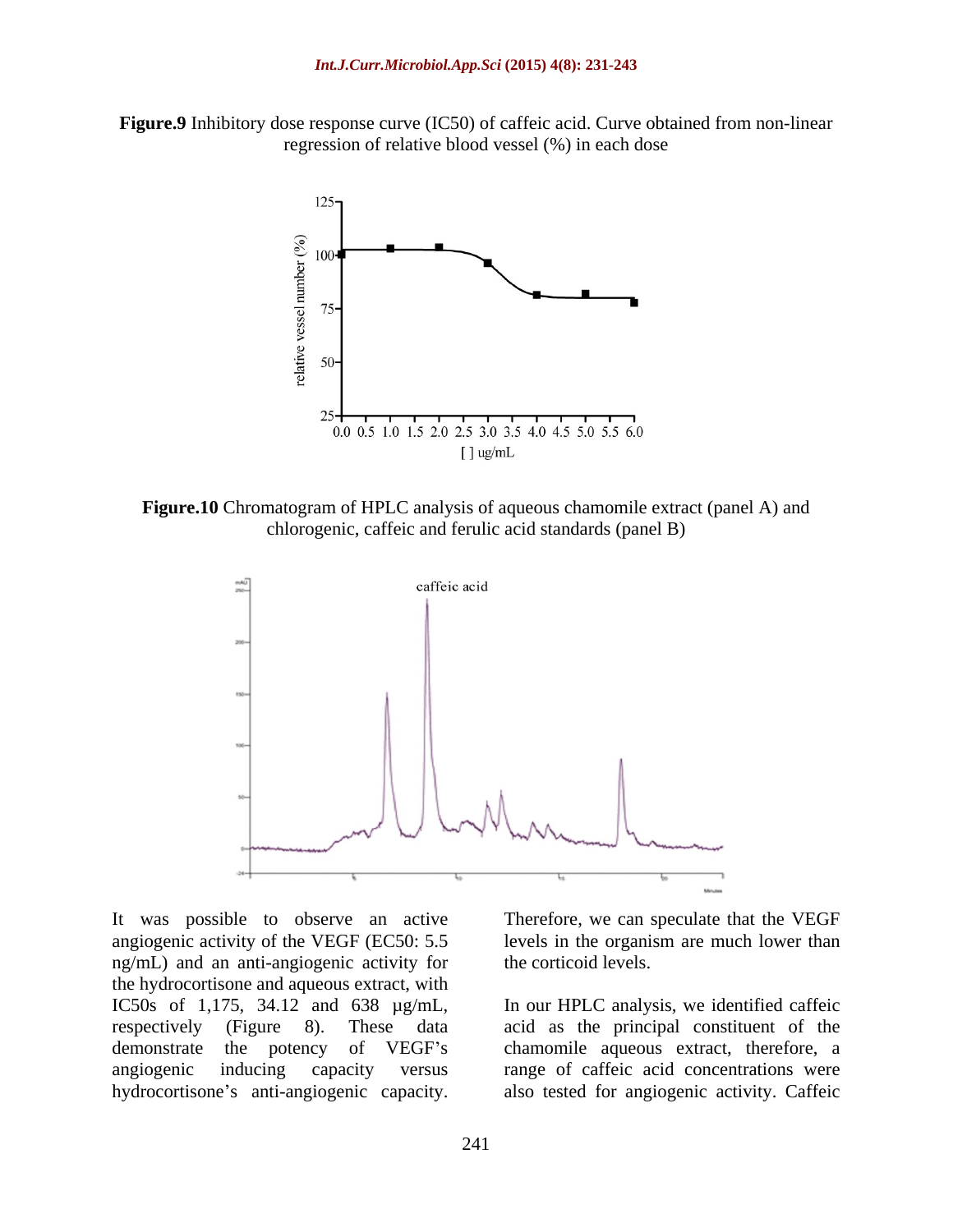acid was found to have an anti-angiogenic Here we show that an *ex ovo* methodology activity, with an IC50 of 1.8µg/mL (Figure for angiogenesis evaluation can be 9). The complished by reducing microbial examples of the complished by reducing microbial

We found that the aqueous chamomile than the hydroalcoholic extract. In order to determine the possible active compound, liquid chromatography was performed and **References** compared with chlorogenic, caffeic and

We observed that caffeic acid was the major assays: A critical overview. Clin. constituent of the aqueous extract with a Chem., 49, 32–40. 99.84% correlation between the spectral Board, R.G., Halls, N.A. 1973. The cuticle: A overlay of the standard and the second peak of chamomile aqueous extract of the shell of the hen s egg. *Br. Poult.* chromatogram. Using a caffeic acid standard Sci., 14, 69–97. curve, the chamomile aqueous extract (50 mg/mL) solution was found to J.N., Meijerhof, R., Peñalva, G. 1997. contain55.05µg/mL caffeic acid. Egg handling<br>76: 144–151.

According to Kim *et al*.(2009), caffeic acid effectively inhibits VEGF-induced J.B. 2003. Evaluation of a method of proliferation of retinal endothelial cells in a concentration-dependent manner. In his work, Kim states that caffeic acid's anti-<br> $\frac{1}{2}$   $\frac{1}{2}$   $\frac{1}{2}$   $\frac{1}{2}$   $\frac{1}{2}$   $\frac{1}{2}$   $\frac{1}{2}$   $\frac{1}{2}$   $\frac{1}{2}$   $\frac{1}{2}$   $\frac{1}{2}$   $\frac{1}{2}$   $\frac{1}{2}$   $\frac{1}{2}$   $\frac{1}{2}$   $\frac{1}{2}$   $\frac{1}{2}$   $\frac{1}{2}$ angiogenic activity is related to its antioxidant activity, which in turn inhibits the expression of VEGF from endothelial

These data show that chamomile has an anti- decontamination methods such as UVGI. angiogenic activity due to the presence of Moreover, the use of a weighting boat caffeic acid. Therefore, the increases the embryo survival rate by ethonopharmacological use of chamomile is reducing the probability of perivitelline in line with our results, since the popular use membrane rupture (and subsequent embryo of chamomile includes its anti-inflammatory death).An advantage of this modified *ex ovo* activity. According to Srivastava *et*  methodology is that a reduced number of *al*.(2009), traditional uses of chamomile eggs are required, since each egg can be includes the treatment of inflammation of used to evaluate more than one test disc. the skin and mucous membranes, in the form VEGF and hydrocortisone were used to of aqueous extract or alcoholic tincture. validate this methodology, with their **HPLC analysis** observed here being concordant with the extract was more effective on angiogenesis anti-angiogenic activity and that this is for angiogenesis evaluation can be accomplished by reducing microbial contamination using physical angiogenic and anti-angiogenic effects literature. It was also possible to observe that *Chamomilla recutitta* extract has an correlated to its caffeic acid content.

## **References**

- ferulic acid standards (Figure 10). Auerbach, R., Lewis, R., Shinners, B., Kubai, L., Akhtar, N. 2003. Angiogenesis *Chem.,* 49, 32–40.
	- barrier to liquid and particle penetration *Sci.,* 14, 69–97.
	- Brake, J., Walsh, T.J., Benton, C.E., Petitte, Egg handling and storage. *Poult. Sci.,* 76: 144 151.
	- Coufal, C.D., Chavez, C., Knape, K.D., Carey, J.B. 2003. Evaluation of a method of ultraviolet light sanitation of broiler hatching eggs. *Poult. Sci.*, 82: 754–759.
	- Crum, R., Szabo, S., Folkman, J. 1985. A new class of steroids inhibits angiogenesis in the presence of heparin or a heparin fragment. *Science*, 230: 1375-8.
- cells. Examples of the example of the example of the example of the example of the example of the example of the example of the example of the example of the example of the example of the example of the example of the exam De Reu, K., Grijspeerdt, K., Messens, W., Debevere, J., Herman, L. 2006. Eggshell